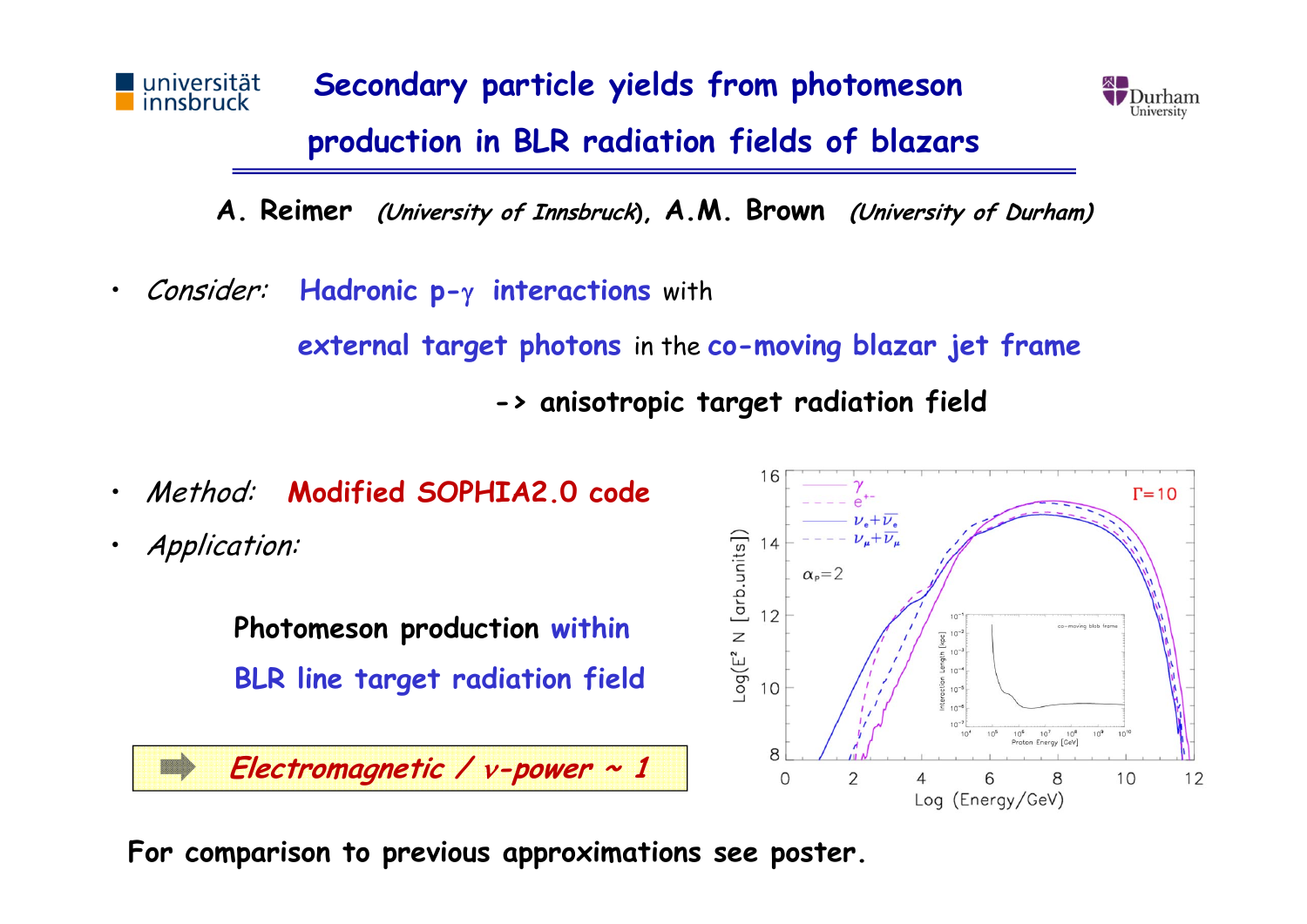

## Consider:

universität

innsbruck

•

•

**Secondary particle production** from **hadronic p- interactions** off **external target photons** with **isotropically distributed CR protons** in the **co-moving blazar jet frame**

> **-> externally isotropic target photon distribution appears anisotropic (beamed) in co-moving frame**

- •Use: **Gyro-phase averaged interaction rate**
- We modified : **SOPHIA2.0(1) Monte Carlo code to take into consideration the corresponding non-isotropic interaction angle distribution**  (see right figure for an example)
- • **Comparing to** Dermer et al (2014)(2) yields **~2-3 times higher interaction rates in our work** for mono-energetic (energy  $\varepsilon_0$ ) target photon fields

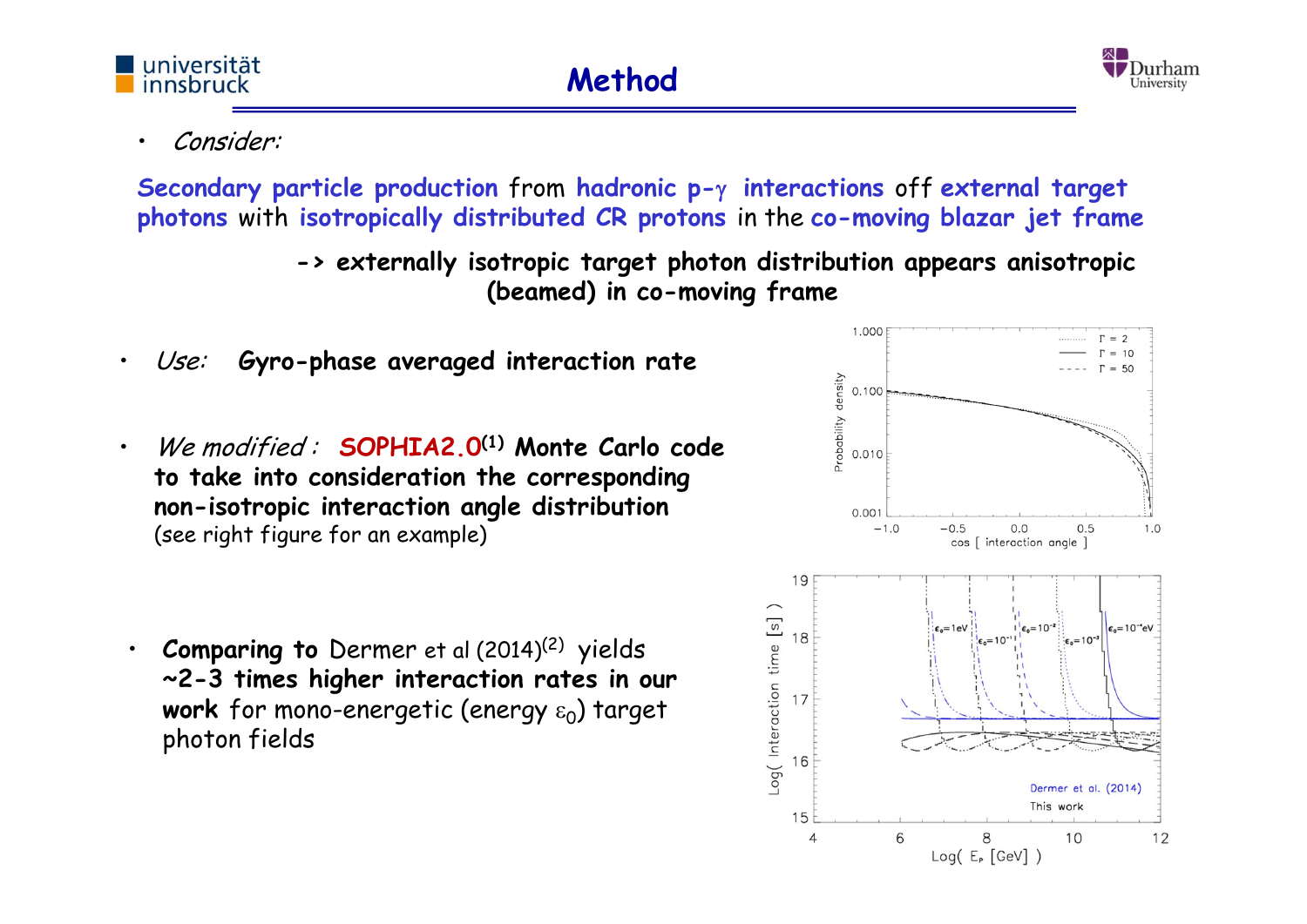

6

 $\circ$ 

 $\overline{2}$ 

6

Log (Energy/GeV)

8

 $(y+e^++e^-$ -power)/  $v$ -power ~ 1



 $2.0$ 

12

10

 $12$ 

6

 $\Omega$ 

2

 $\overline{4}$ 

6

Log (Energy/GeV)

8

10

 $12$